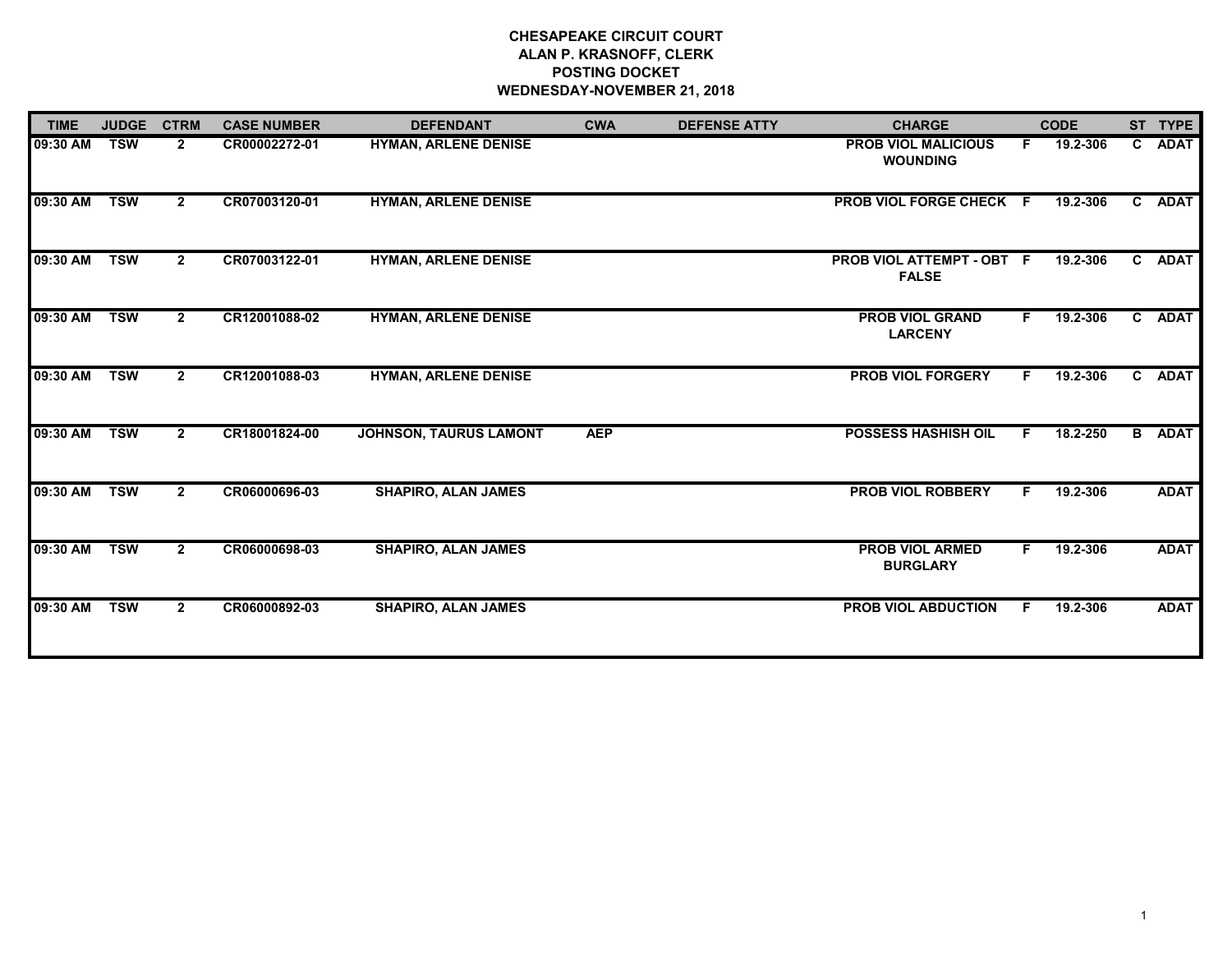| <b>Hearing</b><br><b>Time</b> |            | Judge Court-<br>room | Case #        | <b>Plaintiff</b>                             | <b>Defendant</b>                               | <b>Plaintiff Attorney</b>    | <b>Defendant Attorney</b> | <b>Hearing</b><br><b>Type</b> | <b>Duration</b> |
|-------------------------------|------------|----------------------|---------------|----------------------------------------------|------------------------------------------------|------------------------------|---------------------------|-------------------------------|-----------------|
| 09:00 AM                      | <b>JWB</b> | $\mathbf 1$          | CL17000144-00 | <b>CARTER, EBONI XAIVIER</b>                 | <b>MOORE, TROY CIDNEY</b>                      | <b>SHILLING, ANDREW</b>      |                           | <b>DIS</b>                    | OM1H0D          |
| 09:00 AM                      | <b>JWB</b> | 1                    | CL17000356-00 | <b>BROOKS, BRITTNEY</b>                      | <b>BROOKS, JACOB</b>                           | <b>SHILLING, ANDREW</b>      |                           | $\overline{\text{sc}}$        | M H D           |
| 09:00 AM                      | <b>JWB</b> | 1                    | CL17005430-00 | <b>PARKER, MICHAEL SCOTT;</b><br><b>JR</b>   | <b>PARKER, CHRISTINA CLARA</b><br><b>PETRA</b> | <b>WOOTEN, KRISTI A</b>      | <b>MESSMAN, MYKELL L</b>  | <b>COMP</b>                   | 15M 0 H 0 D     |
| 09:00 AM                      | JWB        | $\mathbf 1$          | CL17005430-00 | <b>PARKER, MICHAEL SCOTT;</b><br><b>JR</b>   | <b>PARKER, CHRISTINA CLARA</b><br><b>PETRA</b> | <b>WOOTEN, KRISTI A</b>      | <b>MESSMAN, MYKELL L</b>  | <b>MOT</b>                    | 30M 0 H 0 D     |
| 09:00 AM                      | <b>JWB</b> | $\mathbf 1$          | CL18002701-00 | <b>BAEUMEL, JERRI</b>                        | <b>BAEUMEL, JOSEPH</b>                         | <b>SHILLING, ANDREW</b>      |                           | <b>PL</b>                     | OM1H0D          |
| 09:00 AM                      | <b>JWB</b> | 1                    |               | CL18004657-00 *DRS. OLSON & SZAKALY PC       | *SZAKALY, BRIAN P                              | <b>BRYANT, SUANNE HARDEE</b> | <b>PROSE</b>              | <b>DEM</b>                    | M H D           |
| 09:00 AM                      | <b>JWB</b> | 1                    |               | CL18004657-00 *DRS. OLSON & SZAKALY PC       | *SZAKALY, BRIAN P                              | <b>BRYANT, SUANNE HARDEE</b> | <b>PROSE</b>              | <b>PLEA</b>                   | M H D           |
| 09:00 AM                      | <b>JWB</b> | 1                    |               | CL18004657-00 *DRS. OLSON & SZAKALY PC       | *SZAKALY, BRIAN P                              | <b>BRYANT, SUANNE HARDEE</b> | <b>PROSE</b>              | Q                             | M H D           |
| 09:00 AM                      | <b>JWB</b> | $\mathbf 1$          |               | CL18004657-00 *DRS. OLSON & SZAKALY PC       | *SZAKALY, BRIAN P                              | <b>BRYANT, SUANNE HARDEE</b> | <b>PROSE</b>              | <b>COMP</b>                   | M H D           |
| 09:00 AM                      | <b>JWB</b> | 1                    |               | CL18004657-00 *DRS. OLSON & SZAKALY PC       | *SZAKALY, BRIAN P                              | <b>BRYANT, SUANNE HARDEE</b> | <b>PROSE</b>              | <b>AMEN</b>                   | MHD             |
| 09:00 AM                      | <b>JWB</b> | 1                    | CL18004665-00 | *FISHER, BRIAN KEITH                         | *FISHER, BENJAMIN LLOYD                        | <b>ROGERS, MANDY</b>         | <b>HERETICK, STEPHEN</b>  | <b>MOT</b>                    | OM1H0D          |
| 09:00 AM                      | <b>FBL</b> | 3                    | CL17000731-00 | <b>RICHARDS, SIMONE</b><br><b>LEASELETA</b>  | <b>RICHARDS, BRIAN LLOYD</b>                   | <b>HARDING, THOMAS F</b>     | <b>PROSE</b>              | <b>PL</b>                     | 45M 0 H 0 D     |
| 09:00 AM FBL                  |            | 3                    | CL17000731-00 | <b>RICHARDS, SIMONE</b><br><b>LEASELETA</b>  | <b>RICHARDS, BRIAN LLOYD</b>                   | <b>HARDING, THOMAS F</b>     | <b>PROSE</b>              | <b>MOT</b>                    | 15M 0 H 0 D     |
| 09:00 AM FBL                  |            | 3                    | CL18002024-00 | <b>NAVIENT CREDIT FINANCE</b><br><b>CORP</b> | <b>VICK, SHAYNA A</b>                          | <b>DAVIS, MATTHEW L</b>      | <b>PROSE</b>              | <b>DJ</b>                     | 15M 0 H 0 D     |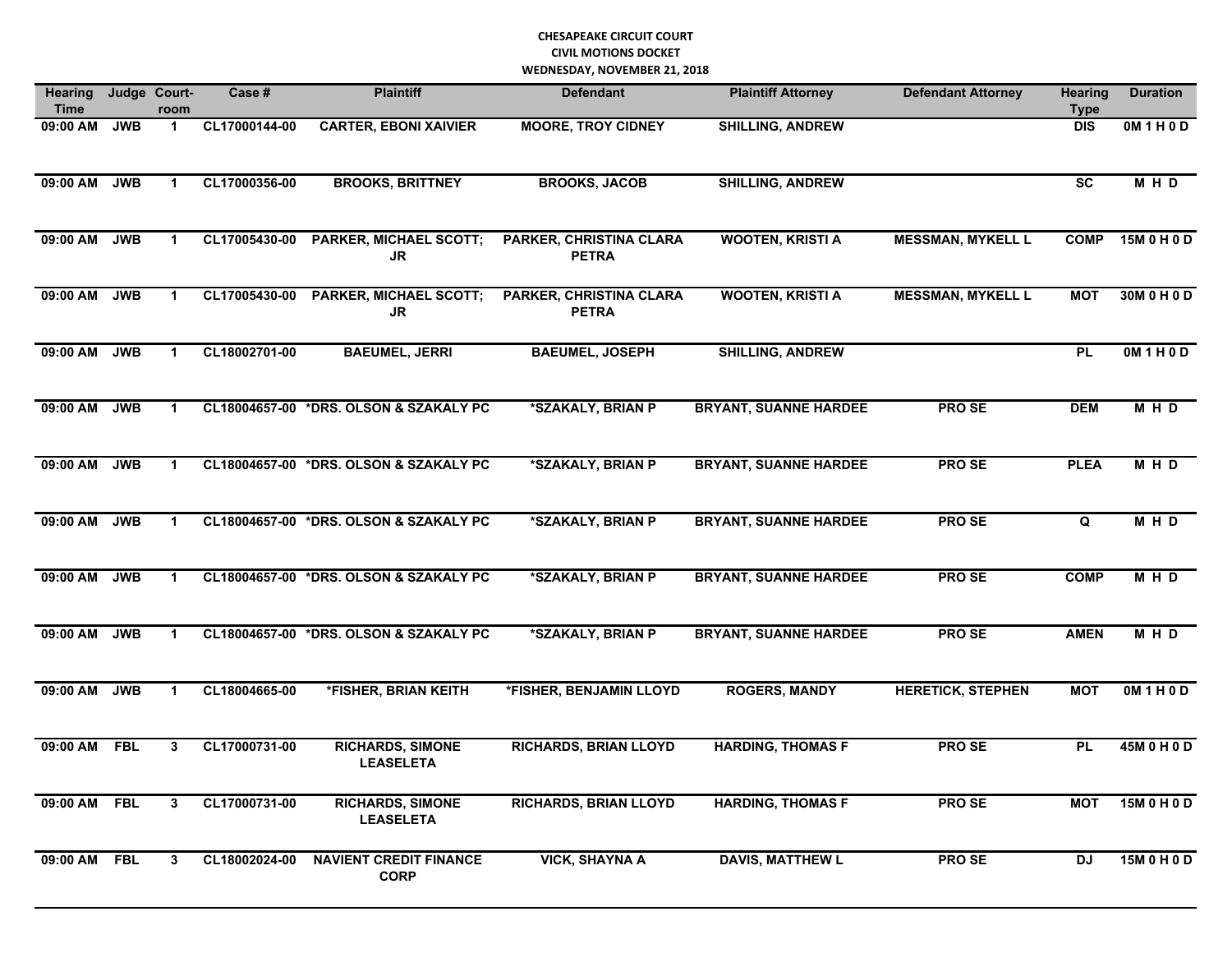| <b>Hearing</b><br><b>Time</b> |            | Judge Court-<br>room | Case #        | <b>Plaintiff</b>                                      | <b>Defendant</b>                           | <b>Plaintiff Attorney</b>    | <b>Defendant Attorney</b>  | <b>Hearing</b><br><b>Type</b> | <b>Duration</b> |
|-------------------------------|------------|----------------------|---------------|-------------------------------------------------------|--------------------------------------------|------------------------------|----------------------------|-------------------------------|-----------------|
| 09:00 AM FBL                  |            | 3                    | CL18004666-00 | <b>CAUNTAY, HIEU</b>                                  | <b>CAUNTAY, BENJAMIN</b>                   | <b>HARDING, DARRELL</b>      | <b>SCEVIOUR, TIMOTHY P</b> | <b>COMP</b>                   | 15M 0 H 0 D     |
| 09:00 AM                      | <b>FBL</b> | 3                    | CL18005162-00 | <b>RHODES, MICHAEL; SR</b>                            | <b>RHODES, DONNA WALKER</b>                | <b>MORRISON, W WARE</b>      | <b>EWING, CYNTHIA L</b>    | PL                            | 30M 0 H 0 D     |
| 09:00 AM                      | <b>FBL</b> | 3                    | CL18005162-00 | <b>RHODES, MICHAEL; SR</b>                            | <b>RHODES, DONNA WALKER</b>                | <b>MORRISON, W WARE</b>      | <b>EWING, CYNTHIA L</b>    | <b>PL</b>                     | 30M 0 H 0 D     |
| 09:00 AM                      | <b>FBL</b> | 3                    | CL18005558-00 | ELAM, LEWIS J; JR                                     | <b>CHANDLER, LAWRENCE</b><br><b>CARLOS</b> | PILUSO, MICHAEL J            | <b>PROSE</b>               | <b>DJ</b>                     | 15M 0 H 0 D     |
| 09:00 AM                      | <b>FBL</b> | 3                    | CL18005692-00 | <b>HUGHES, ROGER</b>                                  | <b>HUGHES, SUSAN</b>                       | <b>BROWN, JOI</b>            | <b>HARDING, DARRELL</b>    | <b>FD</b>                     | 15M 0 H 0 D     |
| 09:00 AM                      | <b>FBL</b> | 3                    | CL18006703-00 | <b>GOODNOH, PATRICIA</b>                              | <b>ESTATE OF BRIANNA N</b><br><b>CLARY</b> | <b>MCCORMICK, JOHN M</b>     | <b>PROSE</b>               | <b>APTG</b>                   | 30M 0 H 0 D     |
| 09:00 AM                      | <b>TSW</b> | 4                    | CL16002330-01 | <b>BABBITT, KAITLIN RAE</b>                           | <b>BABBITT, ERIC CLYDE</b>                 | <b>SHAMES, STEVEN F</b>      |                            | $\overline{\text{sc}}$        | 45M 0 H 0 D     |
| 09:00 AM                      | <b>TSW</b> | 4                    | CL18007167-00 | <b>SAWYER, EVERETT LEE</b>                            | <b>SAWYER, JOAN LEE</b>                    | <b>DRISCOLL, FRANK J; JR</b> | <b>BUYRN, RICHARD L</b>    | <b>APTG</b>                   | M H D           |
| 10:00 AM                      | <b>TSW</b> | 4                    | CL10002642-01 | <b>HILL, SPENCER TORREY</b>                           | <b>COMMONWEALTH</b>                        | <b>JOHNSON, WILLIAM C</b>    | <b>PROSE</b>               | <b>PRES</b>                   | M H D           |
| 10:00 AM TSW                  |            | 4                    | CL16001921-00 | <b>COLEY, ALAN STERLING</b>                           | <b>COMMONWEALTH</b>                        | <b>BLACK, HUGH E; III</b>    | <b>CAMPBELL, WILLIAM H</b> | OLP                           | MHD             |
| 10:00 AM                      | <b>TSW</b> | 4                    | CL17005557-00 | <b>STEWART, RASHAAD A</b>                             | <b>COMMONWEALTH</b>                        | <b>NEXSEN, WILLIAM W; JR</b> | <b>CAMPBELL, WILLIAM H</b> | <b>PRES</b>                   | MHD             |
| 10:00 AM                      | <b>TSW</b> | 4                    | CL18005942-00 | <b>SWAIN, PAUL NATHANIEL</b>                          | <b>COMMONWEALTH</b>                        | <b>BLACK, HUGH E; III</b>    | <b>CAMPBELL, WILLIAM H</b> | <b>PRES</b>                   | <b>MHD</b>      |
| 10:00 AM TSW                  |            | 4                    | CL18006014-00 | <b>HARRELL, GREGORY</b><br><b>DONNELL</b>             | <b>COMMONWEALTH</b>                        | <b>MASON, JEREMY C</b>       | <b>CAMPBELL, WILLIAM H</b> | <b>PRES</b>                   | MHD             |
| 10:00 AM TSW                  |            | 4                    |               | CL18006179-00 PARHAM, GWENDOLYN JEAN<br><b>ATKINS</b> | <b>COMMONWEALTH</b>                        | PRO SE                       | <b>CAMPBELL, WILLIAM H</b> | <b>PRES</b>                   | MHD             |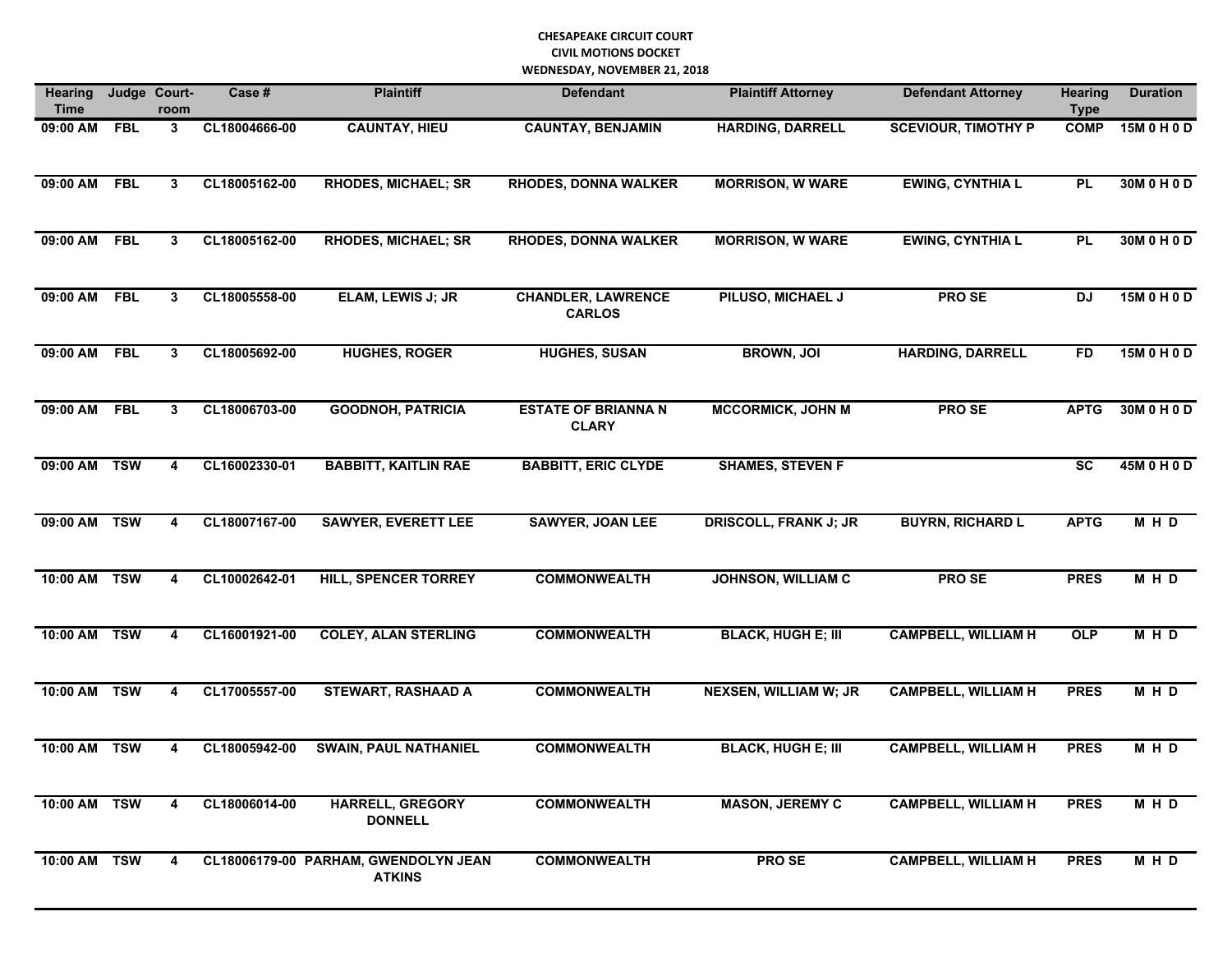| <b>Hearing</b><br><b>Time</b> |            | Judge Court-<br>room | Case #        | <b>Plaintiff</b>                                      | <b>Defendant</b>              | <b>Plaintiff Attorney</b>    | <b>Defendant Attorney</b>    | <b>Hearing</b><br><b>Type</b> | <b>Duration</b> |
|-------------------------------|------------|----------------------|---------------|-------------------------------------------------------|-------------------------------|------------------------------|------------------------------|-------------------------------|-----------------|
| 10:00 AM                      | <b>TSW</b> | 4                    |               | CL18006180-00 PARHAM, GWENDOLYN JEAN<br><b>ATKINS</b> | <b>COMMONWEALTH</b>           | <b>PROSE</b>                 | <b>CAMPBELL, WILLIAM H</b>   | <b>PRES</b>                   | MHD             |
| 10:00 AM                      | <b>TSW</b> | 4                    | CL18006495-00 | <b>MILLER, COREY AARON</b>                            | <b>COMMONWEALTH</b>           | <b>BLACK, HUGH E; III</b>    | <b>CAMPBELL, WILLIAM H</b>   | <b>PRES</b>                   | M H D           |
| 09:00 AM                      | <b>RDS</b> | 5                    | CL11002502-00 | <b>MITCHELL, KRISA LYNN</b>                           | <b>MITCHELL, BRADLEY T</b>    | <b>REVELEY, HK; JR</b>       | <b>PROSE</b>                 | <b>WC</b>                     | 15M 0 H 0 D     |
| 09:00 AM                      | <b>RDS</b> | 5                    | CL14002957-00 | <b>WILLIAMSON, DARRELL</b>                            | <b>WILLIAMSON, VERONICA</b>   | <b>LITTLE, HEATHER K</b>     |                              | <b>WC</b>                     | 15M 0 H 0 D     |
| 09:00 AM                      | <b>RDS</b> | 5                    | CL14002957-00 | <b>WILLIAMSON, DARRELL</b>                            | <b>WILLIAMSON, VERONICA</b>   | <b>LITTLE, HEATHER K</b>     |                              | <b>SANC</b>                   | 30M 0 H 0 D     |
| 09:00 AM                      | <b>RDS</b> | 5                    | CL14002957-00 | <b>WILLIAMSON, DARRELL</b>                            | <b>WILLIAMSON, VERONICA</b>   | <b>LITTLE, HEATHER K</b>     |                              | <b>MOT</b>                    | 15M 0 H 0 D     |
| 09:00 AM                      | <b>RDS</b> | 5                    | CL16002249-00 | <b>STEVENS, LISA WREN</b>                             | <b>STEVENS, JONATHAN PAUL</b> | <b>LITTLE, HEATHER</b>       | <b>PROSE</b>                 | <b>MOT</b>                    | 15M 0 H 0 D     |
| 09:00 AM                      | <b>RDS</b> | 5                    | CL16002249-00 | <b>STEVENS, LISA WREN</b>                             | <b>STEVENS, JONATHAN PAUL</b> | <b>LITTLE, HEATHER</b>       | <b>PROSE</b>                 | <b>PL</b>                     | 45M 0 H 0 D     |
| 09:00 AM                      | <b>RDS</b> | 5                    | CL16002616-00 | <b>PARKS, LISA KATHLEEN</b>                           | <b>PARKS, SONNY</b>           | <b>WOOD, SHELLY F</b>        | <b>MCCAULEY, ERIK W</b>      | <b>SC</b>                     | 30M 0 H 0 D     |
| 09:00 AM                      | <b>RDS</b> | 5                    | CL16002616-00 | <b>PARKS, LISA KATHLEEN</b>                           | <b>PARKS, SONNY</b>           | <b>WOOD, SHELLY F</b>        | <b>MCCAULEY, ERIK W</b>      | <b>FD</b>                     | 15M 0 H 0 D     |
| 09:00 AM                      | <b>RDS</b> | 5                    | CL17001517-01 | <b>LEGER YBARRA, DEBORAH</b><br><b>JUNE</b>           | <b>MUNDORFF, SABRINA</b>      | <b>ATKINSON, JENNIFER T</b>  |                              | <b>MOT</b>                    | OM1H0D          |
| 09:00 AM                      | <b>RDS</b> | 5                    | CL18004719-00 | <b>COOK, NATALIE</b>                                  | <b>COOK, THOMAS</b>           | <b>WOOD, SHELLY</b>          | <b>HAMLET, BENJAMIN H</b>    | <b>FD</b>                     | 15M 0 H 0 D     |
| 09:00 AM                      | <b>RDS</b> | 5                    | CL18006132-00 | <b>ANDERSON, BEVERLY</b>                              | <b>MIX, KAREN</b>             | <b>NEXSEN, WILLIAM W; JR</b> | <b>KILDUFF, MARK B</b>       | <b>COMP</b>                   | 15M 0 H 0 D     |
| 09:00 AM MATA                 |            | 6                    | CL16001122-00 | <b>CARLSEN, LINDA S</b>                               | <b>CARLSEN, JOSEPH E</b>      | <b>PROSE</b>                 | <b>HUMPHREYS, VICTORIA V</b> | <b>COMP</b>                   | 15M 0 H 0 D     |